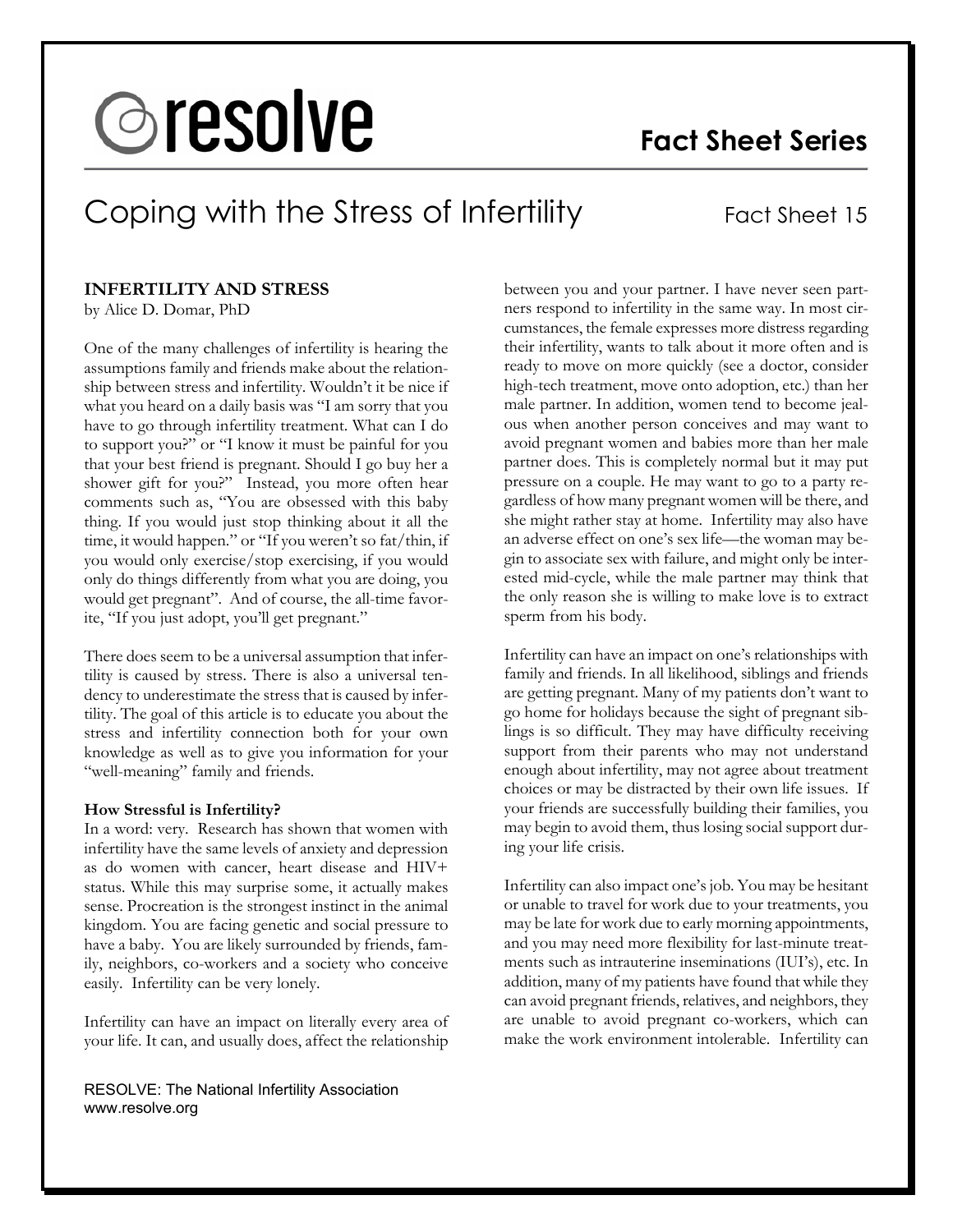also cause a great deal of financial stress. This can translate to the need to work, causing all of the stresses just mentioned to be more magnified.

Finally, infertility can lead to a religious or spiritual crisis. Many patients tell me that this is the first time that God hasn't answered their prayers. They wonder if they are being punished for previous behaviors or if God thinks they will not be a good parent. In addition, certain religions forbid or discourage some forms of infertility treatment.

Thus, when you add up all the previously-mentioned factors, it does make sense that infertility can cause a huge amount of stress. To top it off, it is one of the few diseases where the patient is blamed for her condition, e.g. "If you would just relax, you would get pregnant." Can you imagine the response if you said something similar to a cancer patient? You would be considered cold, unfeeling and certainly uneducated. But what *is* the truth about the stress/infertility connection?

# **Does Stress Cause Infertility?**

The answer is, we don't know. It certainly isn't a consistent relationship. For example, rape and concentration camp victims conceive. This defeats the theory that stress causes infertility and supports the likelihood that some women are more reproductively sensitive to stress than others. In general, it is highly unlikely that stress independently causes infertility.

There has been some research on whether or not anxiety or depression contributes to infertility. This research has shown that women with a history of depression are twice as likely to subsequently experience infertility as women who do not have such a history. Another study showed that depressed women have abnormal production of luteinizing hormone, which is necessary for reproduction. A European study found that anxious women took longer to conceive and were more likely to miscarry than women with lower levels of anxiety.

*RESOLVE Fact Sheet Series All Rights Reserved* 2 The best and most thorough research to date has been on the relationship between female distress and in vitro fertilization (IVF) success rates. There have been 14 published studies that have looked at distress levels in women prior, or at the beginning of, an IVF cycle. These studies have been conducted worldwide. Ten of the studies showed that distress levels are indeed associated with decreased pregnancy rates. The more anxiety or depression the women expressed before undergoing IVF, the less likely they were to get pregnant. In several of the studies, the results were dramatic; for example, in one study, the most depressed women experienced half the pregnancy rates as compared to the least depressed

women. Two of the 14 studies had small sample sizes and the results showed trends, i.e. there was a tendency for the distressed women to have lower pregnancy rates but the results fell just short of statistical significance. Two of the studies found no relationship between distress and pregnancy rates. On a whole however, the majority of the research does support the theory that distress is associated with diminished IVF success rates. It is logical then, for IVF success, and the increased possibilities in all infertility situations, to practice stress reduction techniques.

# **How do You Decrease Stress During Infertility?**

There are currently three psychological methods offered in the U.S. for individuals and couples experiencing infertility: individual/couples therapy, support groups, and mind/body groups. To begin, you need to think about your own individual needs and preferences. You can contact your local RESOLVE chapter for information on therapists, support groups and mind/body groups in your area. (For more information visit www.resolve.org.)

In addition to or in lieu o, therapy, support groups and mind/body groups can offer strength and help to reduce stress using a more social approach. Research showed a 55% take home baby rate for participants in mind/body groups, 54% for support groups, and 20% for the controls. It was a randomized study, so one-third of the women were randomly assigned to mind/body, onethird to a support group, and one-third received no psychological intervention (the control group). All of the women continued to receive care from their infertility doctor. The psychological data showed the greatest improvement for the mind/body, followed by support and then the control groups. Recent research on the type of support groups offered by RESOLVE indicates that participants experienced increased pregnancy rates when compared to women who did not attend a support group.

Mind/body techniques include both physical and psychological skills. Physical skills include relaxation techniques, "mini" relaxation techniques and information on lifestyle habits which can impact fertility. Psychological techniques include cognitive restructuring, social support, coping with negative emotions such as anger and guilt and self-nurturance. At the Domar Center for Complementary Healthcare (www.domarcenter.com), for example, we teach mini relaxations, which involve slow and deep breathing that individuals and couples can use during blood tests, ultrasounds, IUI's, phone calls to the doctor, etc. We also teach cognitive restructuring, which involves identifying and reframing recurrent negative thought patterns, so that a comment such as "I will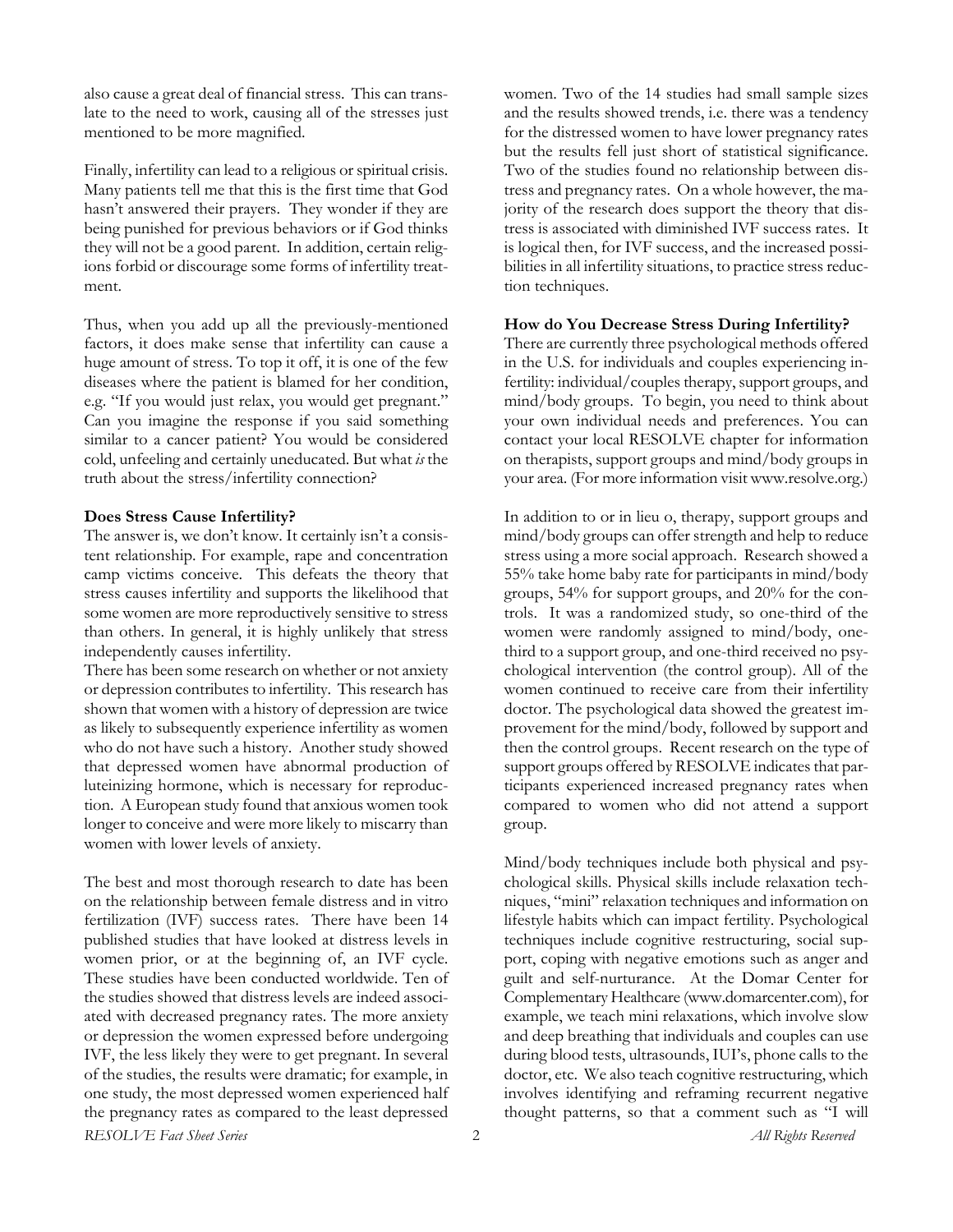never have a baby" may end up as "I am doing everything I can to try to get pregnant." Self-nurturing skills are also included in the curriculum. These range from "101 excuses to avoid baby showers" to ways to restructure your daily life to add as much joy as you can.

The main purpose of mind/body techniques is to teach you tools and skills that you can use to help yourself feel better, to help you get your life back, and be like your "old self" again.

# **Summary**

Many individuals experiencing infertility report that it is the most stressful period of their lives. If you feel this way, you are not alone. However, there are several things to remember. First of all, you are literally not alone; there are millions of people in this country struggling with infertility. Second, it is completely normal to feel overwhelmed and isolated. Third, these feelings are not causing your infertility. But fourth, if you are feeling distressed much of the time, not only is this clearly decreasing your quality of life, but it may render infertility treatment less effective. There are many things which you can do to feel better, ranging from joining a support group to learning some stress management techniques. Remember—this is a temporary crisis. The most important thing to remember is that no matter how your infertility is resolved, you will be okay.

*Alice D. Domar, PhD is the Director of the Domar Center for Complementary Healthcare in Waltham, MA. She not only established the first Mind/Body Center for Women's Health, but also conducts ongoing ground-breaking research in the field. Her research focuses on the relationship between stress and different women's health conditions, and creating innovative programs to help women decrease physical and psychological symptoms. and is the founder of the Mind/Body Program for Infertility. She is the author of numerous books, including "Conquering Infertility" (Viking, 2002).* 

# **COPING WITH THE STRESS OF INFER-TILITY**

by Merle Bombardieri, LICSW

Although stress management techniques can significantly relieve your stress, they can't eliminate it entirely. Utilizing the following suggestions, will prepare you for clearer communication and better problem solving. Before you begin, keep the following in mind:

Set realistic goals. Don't say to yourself, "I must become an immediate genius at stress management" or "I must get rid of all these awful feelings and feel like my old self today." Your ability to get rid of stress will increase with practice, like any other ability you would work at developing, such as playing the piano or learning French. A realistic goal would be, "I hope to feel a little better after reading this. I'm going to spend 20 minutes a day on some stress management technique and see if I feel better." In the same vein, don't assume a technique is useless if it doesn't provide immediate relief. The more skilled you become at stress reduction techniques, the more relief you'll get from them. But if you don't start now and give it your very best, you'll never have a chance to know the greater peace of mind and body available to you even during this rough time*.*

• **Develop an awareness of stressors and stress**. This may sound like obsessing or wallowing, but it isn't. It's troubleshooting. A business consultant can't advise his client until he's had a chance to find out the specifics of the problem. Similarly, the better you know what specific things push your stress buttons, and the better you know exactly how you behave when they get pushed, the better you'll know how to prevent or get rid of future stress. So learn to monitor signs of stress in your mind and your body. One way to note physical stress is to observe tension in your shoulders. A way to monitor mental tension is to realize, for example, that you have a negative inner voice that constantly tells you that you shouldn't be so upset about your infertility, that a really strong, mature person wouldn't be so upset about not getting to have a baby.

# **Coping Techniques**

**Learn about the normal responses to infertility**. The first step in reducing the stress of infertility is to stop feeling panicky about feeling rotten! Something terrible is happening to you, and you're *supposed* to feel rotten! Stressful experiences will contribute to these feelings: personal conflicting emotions you may have, pressures from your partner and family, societal pressures, sex, doctors and technicians, tests and procedures, drugs and unpleasant side effects and difficult decisions you may face. I am not talking about self-pity, but simply the normal mentally healthy-person's responses to the struggle to have a baby, and the resulting stresses.

**Talk to other people going through infertility.** You can do so via a RESOLVE chapter, infertility support group or local RESOLVE chapter or affiliate. (For more information visit www.resolve.org.) Such contacts reas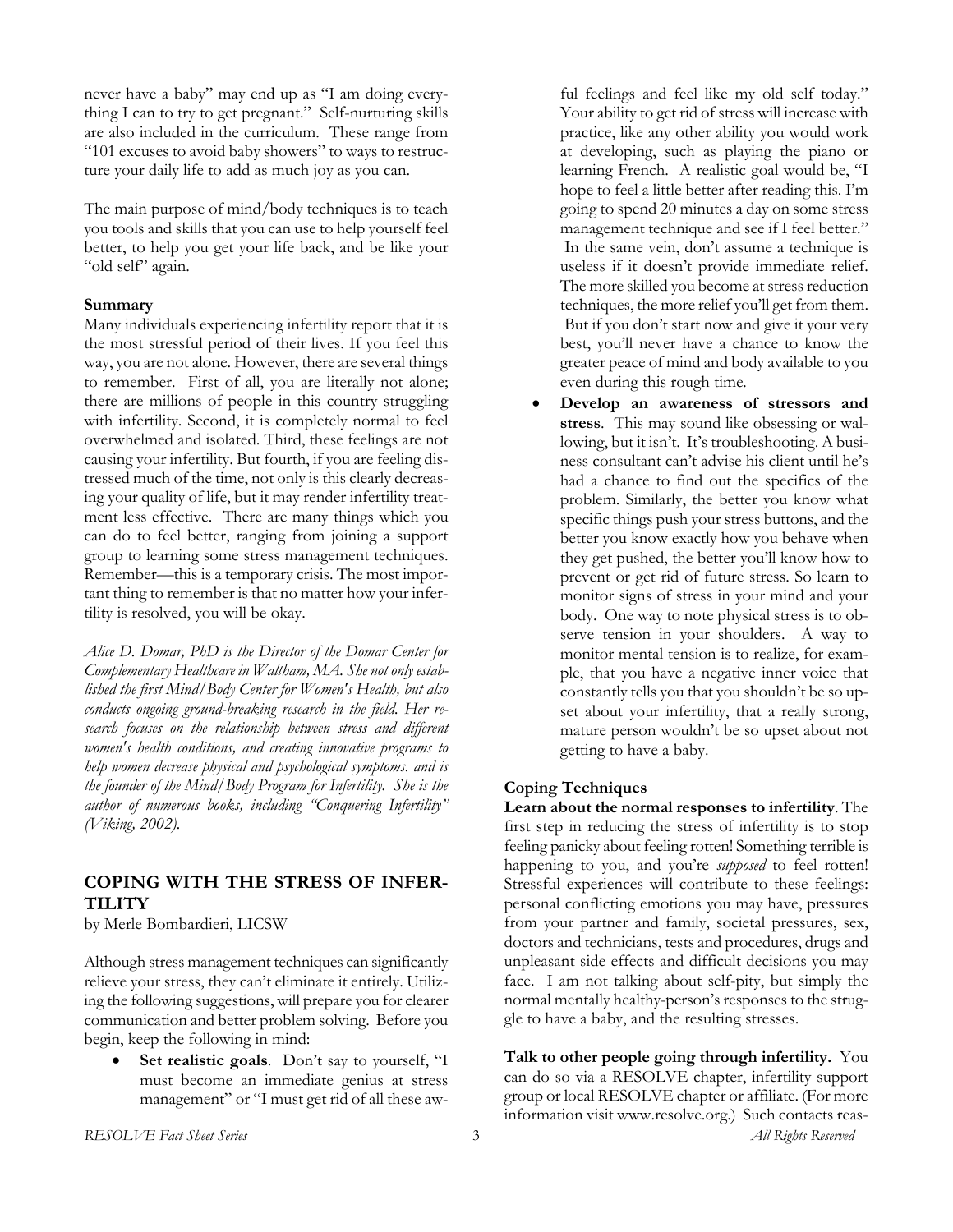sure you that you're okay, because you see that other infertile couples are intelligent, attractive, appropriately masculine or feminine, yet unable to have a baby and just as miserable about it. These contacts may become new friends to socialize with while it's too hard to be around pregnancies and babies your families and friends are producing. It's wonderful that RESOLVE's history shows that friendships formed through RESOLVE activities or support groups endure years past the infertility crisis.

**Overcome isolation by building a bridge back to your family**. All but the least sensitive can be educated about infertility, and can be taught by you how to be helpful and supportive. Ask them to do some reading on infertility. Also, be sure to let them know how you want to be treated. Half the infertile couples I know are mad at their families for not asking how things are going: "Don't they know we're going through hell? Don't they care?" The other half are mad at their families for asking: "Busybodies! Don't they know if we had any good news or developments, we'd tell them?" Most infertile women are saddened by invitations to baby showers and gleeful pregnancy announcements. But some are infuriated by not getting the invitation or by hearing that the gleeful announcement was carefully made when they weren't around. So you really have to let people know what you would like from them.

Remember when communicating with family and friends that you can tell them you're having trouble having a baby without giving them any medical details. When asked for details you can say, "Sorry, but we don't care to discuss details. Our relationship with you is important to us. That's why we wanted to tell you about our infertility, so you wouldn't be insulted by or misinterpret any unusual behavior. But we prefer not to talk about the details." By making an effort to communicate better with family, you can alleviate some of your stress.

**Give yourself permission to cry and be angry**. Don't try to shut off your feelings. If you need to cry about the unfairness of another pregnancy announcement, go ahead. If you need to pound a pillow or pummel a punching bag, do it. When you try to "snap out of it," you waste all your energy. Consider planning a certain time of day when you spend 30-40 minutes focusing on your feelings about infertility. When you let the feelings come, you will feel relief and have a little energy left over for coping.

*RESOLVE Fact Sheet Series All Rights Reserved* 4 **Give your partner permission to feel and cope differently than you**. Don't waste energy trying to get your partner to feel as devastated as you do.

**Improve your communication about infertility**. Is there any way that you and your partner can prevent infertility from taking over your lives? You might try what I call "The Twenty Minute Rule," (see page 8 of this fact sheet) which forces you to limit the amount of time you talk about infertility in a given evening.

**Tell your partner how you want to be helped**. We expect the impossible from our partners: "If he really loved me, he'd comfort me without my having to ask." "If she understood me, she wouldn't keep dwelling on infertility when it's all I can do to forget it." But partners are mere humans, incapable of mind-reading. If you need to pass up family gatherings that feature nieces and nephews under two, then say so. If you want to be hugged or massaged or left alone for a few minutes, or just listened to without any response, you'll be more likely to get what you want if you ask. If you're not in the habit, it's hard to ask for help. What if the other person doesn't give you what you asked for? Maybe he or she will laugh, or get mad, or somehow hurt you. Asking for help means taking a risk, being vulnerable. It means sometimes *not* getting what you want, but it also increases the likelihood of getting what you want some of the time.

**Keep a journal**. A journal can be a comfortable friend who's never too angry or upset or too busy to listen. And it's available at 3:00AM when you wouldn't dream of calling up a friend. As you record your thoughts, you may uncover insights you didn't know you had. Writing is a great crystallizer.

**Try to change your anxiety into excitement and energy**. Maybe you can get excited about a new medical treatment your doctor suggested or about meeting new friends in a support group. Perhaps you can channel some of your nervous energy into an invigorating and tension-releasing walk. Other possible uses of pent-up energy: filling out an adoption or IVF application, or taking on a hobby or household task you have neglected. Identify new interests, unrelated to infertility, to which you can devote energy.

**Allow yourself to grieve**. Many stress management experts point to the value of grieving. Unresolved grieving can be a major source of anxiety. Perhaps some of what you've interpreted as the inescapable pain of infertility is really the relievable pain of unfinished grief work. Even though you hope to have a successful pregnancy, whether you know it or not, your unconscious mind has already begun the task of grieving for the biological child you may never get to have together. In order for you to feel better again, you will have to go through a period of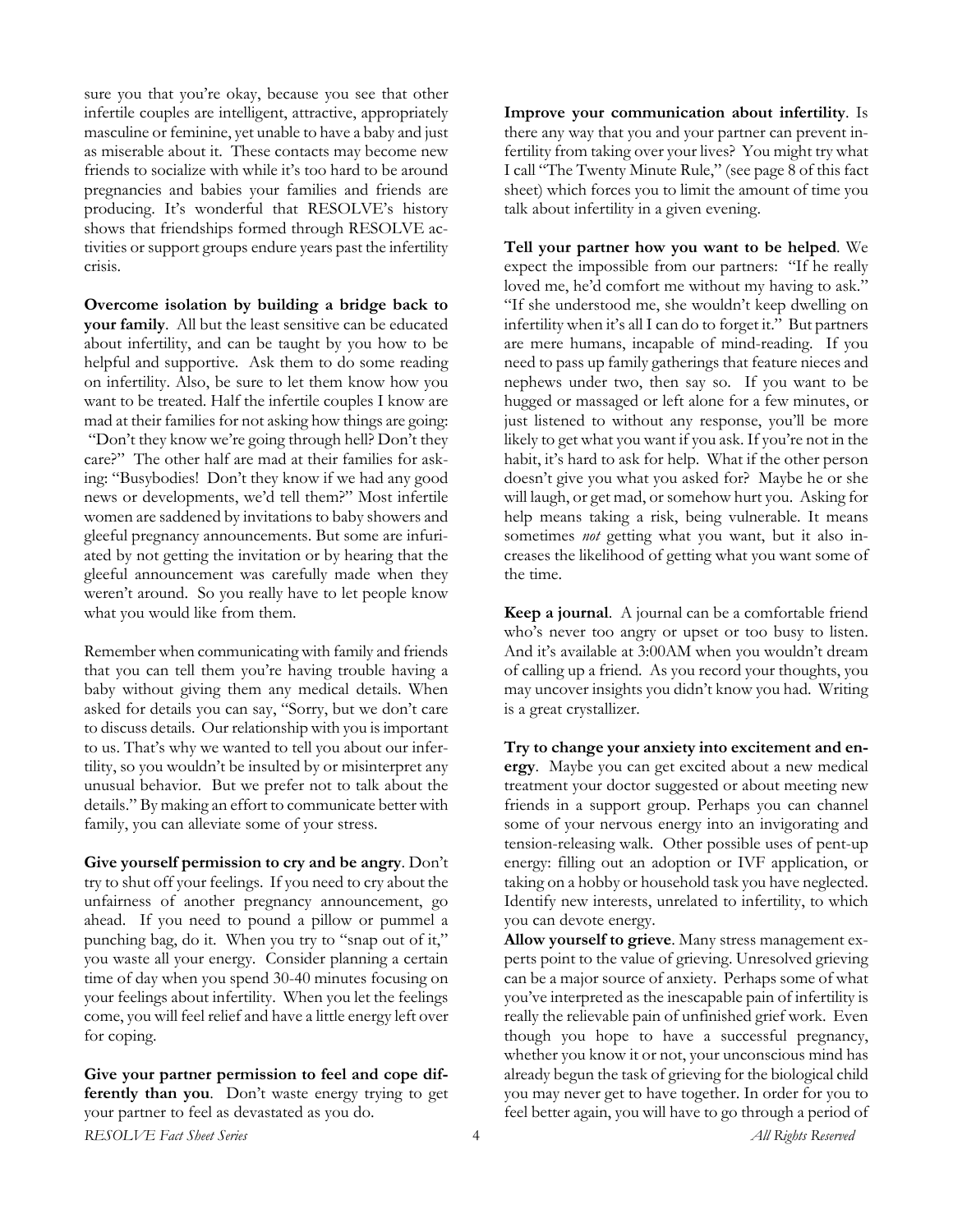mourning. "Mourning?" you ask. "How can I mourn someone I never saw? Someone who could be growing inside me (or my partner) this very moment. Or maybe next month?" Yes, it is hard to mourn someone so intangible. Nevertheless, it has been the experience of RESOLVE members and of infertility counselors that this difficult process is a necessary prerequisite to life's becoming normal again.

**Get more information**. One of the worst facets of stress is uncertainty about the future. Infertility, by its very nature, can involve many months, perhaps years, of uncertainty about bringing a pregnancy to term. You can't get a crystal ball, but you can reduce some of your uncertainty by collecting information. Finding out about your medical conditions and family building options available to you can make you a more informed, assertive consumer. Paths to knowledge include:

- Read current books and articles on infertility, treatment and other family building options.
- Read RESOLVE fact sheets and newsletters to keep current on medical options and the emotional aspects of the infertility experience.
- Visit the RESOLVE website at www.resolve.org.
- Find out about adoption and childfree living so you will have some idea of how you would cope with these options. Then you will no longer feel so completely overwhelmed by the possibility that treatment might not work.

Keep in mind that information can add to your stress if you don't keep a check on your emotional agenda. Here are three possible problems with information collecting:

- **Overdoing it.** Are you giving up your social life and lunch hours in order to pour over every journal article and medical textbook that covers your problem? Perhaps you've already learned what you truly need. Are you telling yourself, "If I only work hard enough at getting pregnant, it's bound to happen. All those women who don't get pregnant haven't tried hard enough. I'll be different because of my A+ effort!" The unfortunate truth is that babies don't always come in proportion to how hard couples try for them. Some infertile couples who get no medical information at all will get pregnant, and there is still the possibility that you won't. So don't expect too much from medical information. It can relieve uncertainty but it can't guarantee a successful pregnancy.
- **Allowing yourself to get carried away**. As you read about endometriosis resulting in hys-

terectomy or couples turned down for an adoption home study, don't panic. The worst case studies are just that, studies of one or two people who aren't you. You may benefit from discussing your fears with your physician or a counselor.

• **Overstuffing yourself with medical knowledge while neglecting the psychological knowledge**. Reading literature on emotional aspects of infertility may stir up some feelings, but it will also help you feel more peaceful and teach you some good coping techniques.

**Use old coping mechanisms**. One of the best sources of coping strategies is your own past. Try to think of other crises you've been through: starting college, losing a parent or being unemployed. How did you cope then? Can you recall ways you calmed your panic and lifted your spirits? Maybe some of those techniques will help now. Here are some common ones:

- Reaching out to family and friends.
- Collecting information.
- Forcing yourself to concentrate on one thing at a time and to get through one day at a time.
- Trying to remove any unnecessary duties or pressures.
- Lowering your expectations of how much work you'd be able to accomplish in the next few weeks.
- Seeing a therapist, or joining a support or therapy group.
- Looking for ways to turn the negative into something positive, e.g., responding to being fired by working on the career change you'd been thinking about but hadn't acted on yet.
- Meditating or praying.
- Relaxing tense muscles through exercise, deep muscle relaxation, yoga.
- Plan to use at least two of these coping methods every day. And don't stop the first day you wake up feeling normal, relaxed, and confident. Responses to infertility, as to any crisis, tend to be up-and-down. What seems like an equilibrium can be totally upset by the onset of a menstrual period or the arrival of a baby announcement. Experts advise the use of stress management techniques on an ongoing basis to prevent stress from getting out of hand.

**Start talking back to yourself**. Try paying more attention to the negative thoughts that go through your head. You've probably been trying to tune them out, with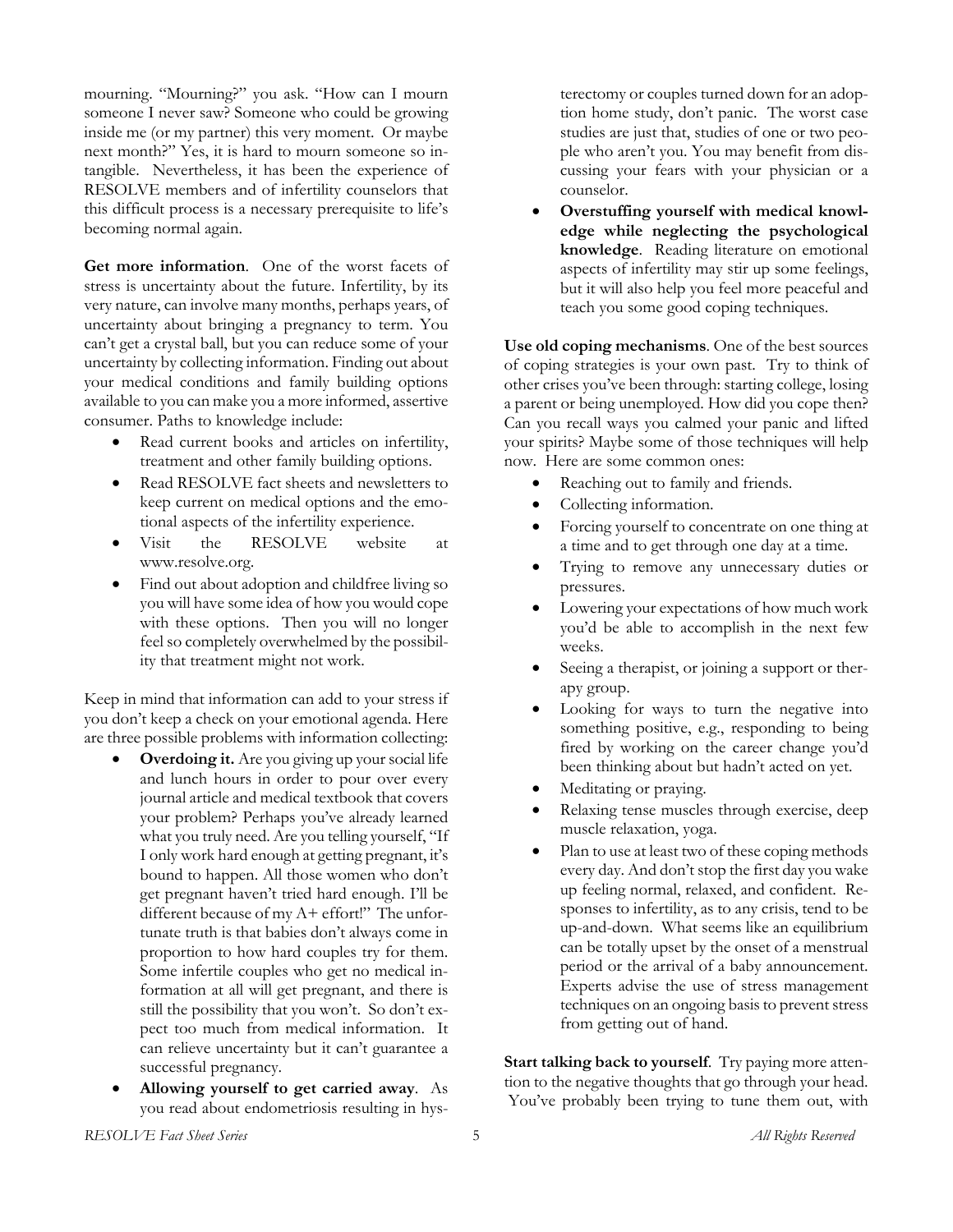poor results. Try really listening to the specific words, countering them with accurate, more positive messages. Here are some examples:

**Negative Thought**: *"I'll never get pregnant."* **Talking Back:** *"I can't really know yet what the outcome will be. But at least we're going to a specialist and doing our best."* 

**Negative Thought**: *"I could never adopt."*

**Talking Back:** *"Adoption has no appeal right now. I want a biological child. But I can't be sure I'll always feel so negative about it. It is a way that some of our RESOLVE friends have become happy parents."* 

**Negative Thought:** *"Our sex life is ruined forever."* **Talking Back:** *"We know from reading and from attending our support group that it's normal for sex during infertility to become a miserable chore. We can still enjoy some of our non-fertile times and also hugs and massages. We have every reason to expect our sexual relationship to be restored when the crisis is over."*

The goal is not to fool yourself with false reassurance. It's to counter your distorted statement with a more accurate one that focuses on hopefulness and problemsolving.

# **Pay attention to the unnecessary "Should's" you're dumping on yourself. Talk back to them, too.** Here are some examples:

*"I should never fail at anything." "My body should always function perfectly." "I should keep a stiff upper lip and not burden my husband so much." "I should have tried to get pregnant five years ago." "I should be able to cheer up my wife. I've really let her down."* 

Can you think of some humane, compassionate replies to the statements above, the sort of replies you might hear from a kind and person who loves you just as you are, imperfections and all? What sort of compassionate responses might you make to a friend who made *"should"* statements?

**Develop your spirituality**. Many people have found community support and peace of mind through religious involvements. Some attend church or synagogue on a regular basis. Others prefer to pray or meditate on their own. You don't have to have an old-fashioned belief in God to benefit from spiritual experiences such as feeling connected to the rest of the universe, oceanic feelings, feelings of peacefulness and renewal.

**Take care of your health**. How long has it been since you've had a physical examination? Precisely because you spend so much time, energy, and money in gynecologist's or urologist's offices, it's easy to neglect your general health. Don't assume your stress and malaise are 100% due to infertility if other health problems haven't been ruled out.

Diet is an important aspect of stress management. It's best to cut down on or eliminate sugar, salt, saturated fats, white flour, chemical additives, alcohol and caffeine. Caffeine is a particularly strong offender, and you may be amazed how much more peaceful you'll feel when you give up, or at least cut down, on colas and coffee. And don't forget that a "soothing" cup of tea or cocoa also has caffeine!

# **Other Important Health Tips**

- Get plenty of sleep—many people need eight hours.
- Allow time in your life for rest and recreation.
- Get plenty of exercise. Not only does it relieve physical tension, but if it's aerobic exercise like running or swimming you will actually metabolize norepinephrine and serotonin, the substances your body produces when you're under stress. You will truly get rid of stress.
- Consider taking a yoga, exercise, or dance class at your local YMCA, health club or adult education center.

**Learn to breathe deeply**. When you're under stress, your breathing tends to be too fast and shallow. Practice sitting comfortably with your eyes closed and consciously breathing long, slow, deep breaths. You can either breathe in and out through your nose or in through your nose and out through your mouth. Can you hear your breath? Try to feel the pleasure of filling yourself slowly and calmly then releasing the air. Fill not only your chest but also your diaphragm. This is a wonderful method for calming yourself when you feel panicky. Try doing this for five minutes.

You may want to try the following breathing technique. Breathe in to the count of one, out to the count of two, in to the count of three, out at four, and so on up to 10. Then start with one again. If you find yourself at 11 or above, that shows that you're obsessing or your mind is wandering and you're having a hard time concentrating. Simply return to one and try to stay more focused this time.

*RESOLVE Fact Sheet Series All Rights Reserved* 6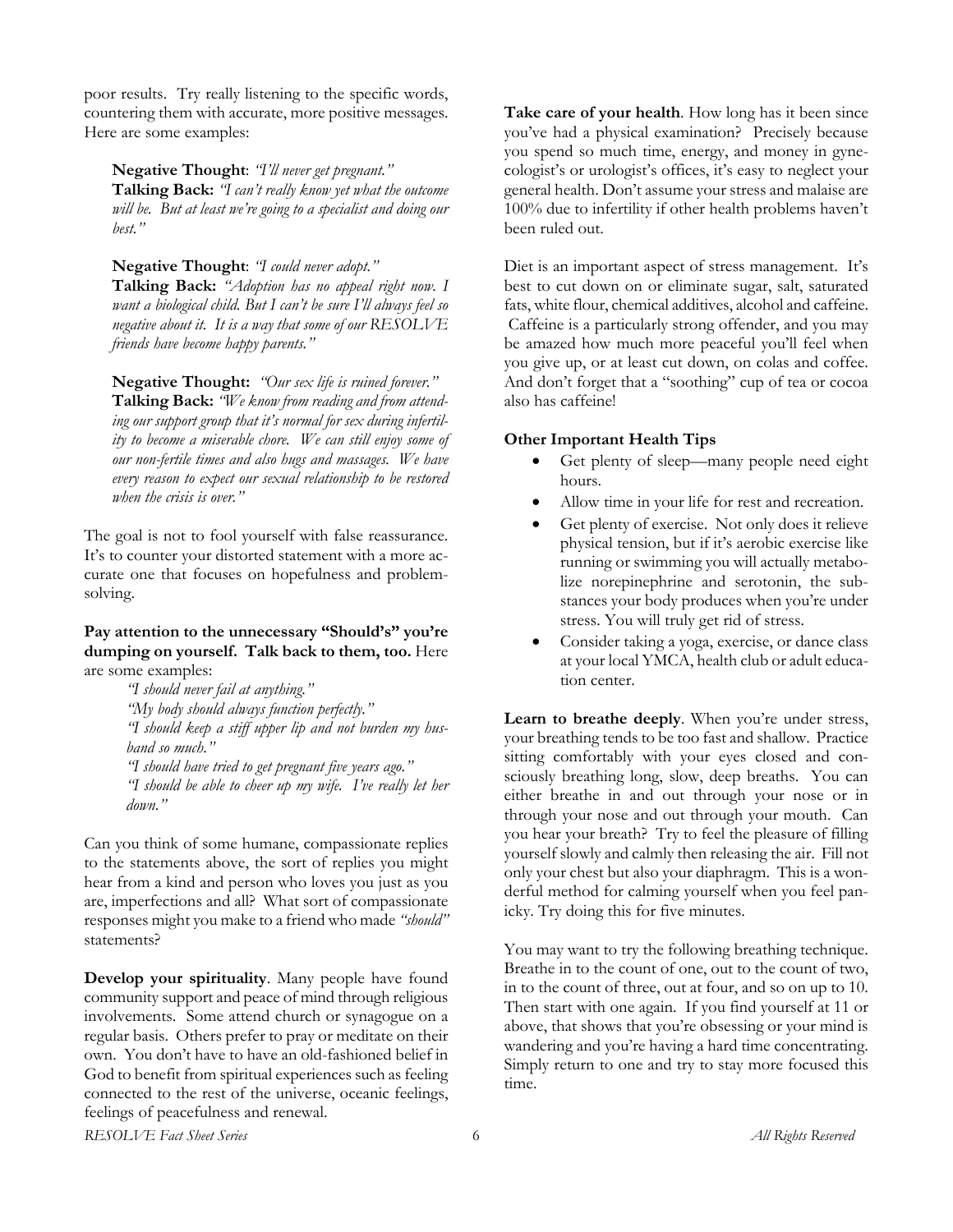These breathing techniques and other relaxation techniques can be done with your spouse. They might be a good transition point between an infertility conversation (following the Twenty-Minute Rule) and an enjoyable evening. Or you might want to try a relaxation technique *before* you start talking about infertility. It might make the conversation more relaxed and more focused.

**Practice progressive relaxation**. Progressive relaxation, also known as "Deep Muscle Relaxation," consists of relaxing muscle groups one at a time until you've progressed through your whole body, eliminating or reducing muscular tension.

**Instant relaxation**. Here's a relaxation quickie you can do anywhere, even when you don't have a lot of time to spare: Close your eyes or focus them comfortably on a point such as a flower on the wallpaper or a vase on your desk. Breathe slowly and deeply. Tell yourself to relax, and monitor your body for signs of tension. If you notice a tense area such as your hands, tense it up even tighter, then let go, telling yourself to relax. Make sure your shoulders are dropped, not rigid and raised. Open your mouth slightly to make sure your jaw isn't tight. Sit this way for five minutes. Then open your eyes and just sit for a minute or two before going back to your normal activities.

**Learn to meditate**. Meditation is easy to do and very helpful, not only in relaxing you and emptying your mind of worries, but also in bringing forth solutions to problems. It subdues your verbal, analytical left brain and gives your playful, intuitive right brain a chance to solve problems that have had you stumped. Contrary to belief, you do *not* have to make your mind go blank in order to meditate. To learn how to meditate, see the suggested readings.

*RESOLVE Fact Sheet Series All Rights Reserved* 7 **Try techniques for coping with sexual stress**. Sexual stress is an unavoidable outcome of infertility. If you were to ask a sex therapist how a happily married couple with a good sex life could deliberately ruin their sexual relationship, the answer would be something like, "Tell them to ignore their internal signals, such as whether or not they're feeling loving or angry toward each other, whether or not they're sick or tired. Tell them to pay attention only to external signals telling them when to have sex and when not to." This is, of course, just what happens when a couple undergoes infertility treatment. Of course, a woman's ovulation time is an internal phenomenon. But evidence of ovulation is examined continually by the couple via the basal body temperature chart. This "externalizing" of sex because of infertility is frustrating and difficult for the couple, and makes sex

routine, neither fun nor exciting. It's hard for either partner to feel sexy when they're depressed about infertility, giving and receiving injections, or angry at each other's reactions to the crisis. To top it all off, sex becomes nothing but one more opportunity to fail at producing a baby. It becomes baby-making, not lovemaking.

Dr. Alma Berson, a psychologist, offers these suggestions: "Talk about what it feels like to be focused on baby making rather than lovemaking. Sometimes just talking about this can relieve some of the tension. Another approach," she says, "is to take a vacation from trying, to actually use contraceptives for a month or two so that sex can be focused on pleasure rather than reproduction."

Perhaps your response is "Never! It would be just our luck that the cycle we took as a vacation would be our one-and-only chance for a successful pregnancy." If you feel this way, that you couldn't possibly take a vacation, says Dr. Berson, "then it's useful to take another look at your priorities. A month or two without baby making can restore lovemaking and get the relationship back on track and prepare you to endure the frustration of baby making in the months to come."

Carol Frost Vercollone, another psychotherapist, advises couples to distinguish between "work" sex at fertile times and "play" sex at non-fertile times. She says, "It can be a relief to let go of expectations for passionate, creative sex at ovulation, accepting that sex, at this time, can feel more like required work. During non-fertile times, try to let go of the requirements of "work" sex; intercourse doesn't have to be your goal; you don't have to end up in the "ideal" position to deposit sperm near the cervix; you can avoid worrying if sex this time will lead to pregnancy. You may find you both want to make a special effort to create the setting for "fun sex"—a resort motel room, sexy lingerie, your choice of erotic reading, a candle-lit meal or a playful bubble bath for two—whatever feels right for you."

Another side effect of infertility-related sex problems is feeling incapable of giving your partner any pleasure. You can turn the tide somewhat by providing each other some pleasure in non-sexual ways:

- Making him/her a special meal or drink,
- Buying a present,
- Putting on favorite music,
- Surprising him/her with tickets to a concert, play or athletic event, and
- Hugs and hand-holding or backrubs.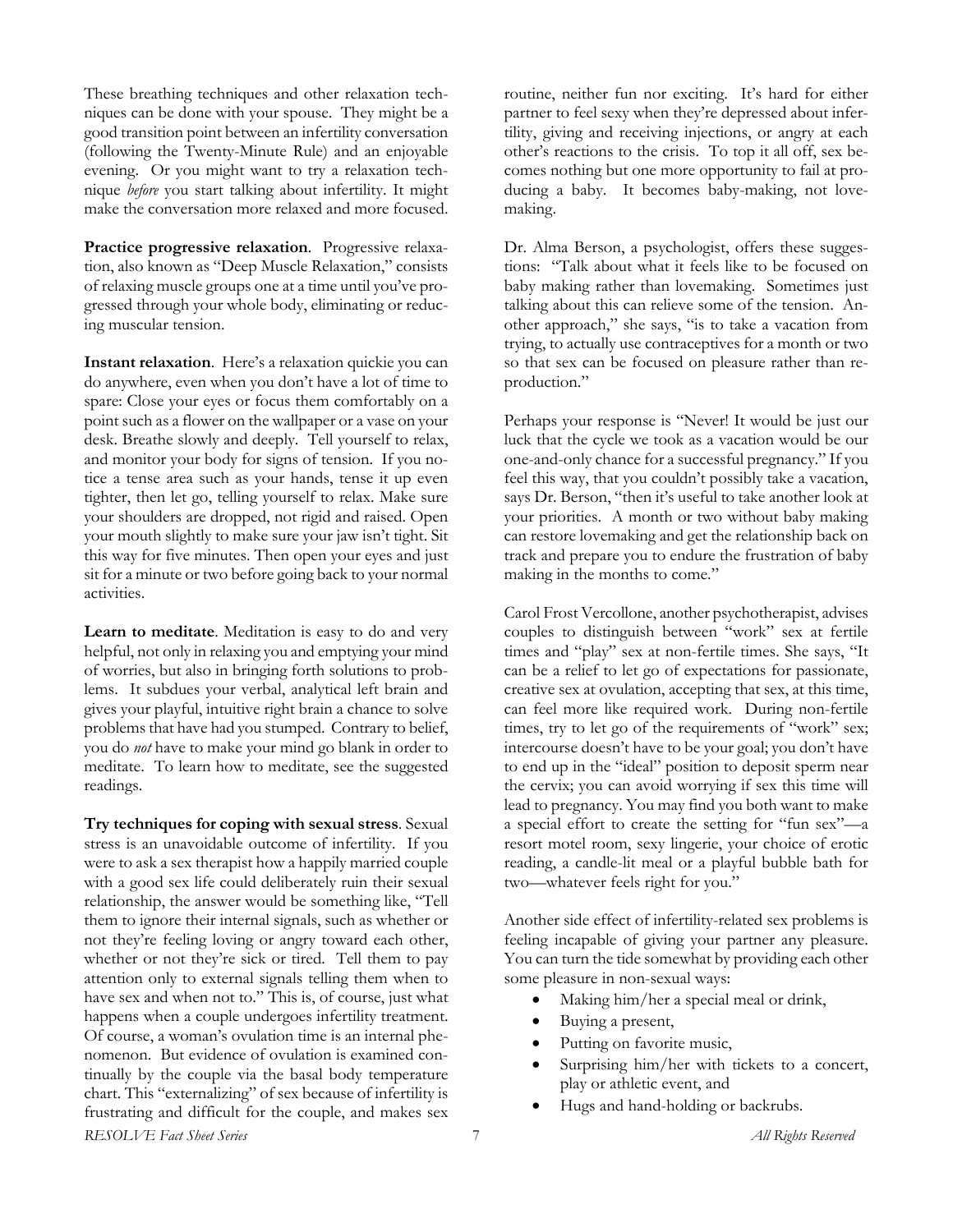Some couples enjoy sexual/sensual contact with each other that doesn't lead to baby-making, therefore, is "safe" and unthreatening. These things are done with the explicit rule, "There will be no intercourse." Some examples:

- Taking a shower together,
- Giving your partner a bath,
- Massaging each other, and
- Oral or manual stimulation of genitals which can lead to orgasm, if desired.

What if you've tried a number of the suggestions in this publication, and nothing seems to help? First, expect that using these suggestions will not work all the time. There will be times when you can feel drained and distraught despite your efforts to cope. Expect these times and try to accept them as best you can. If nothing seems to help, a good step would be to see a counselor. Most couples going through infertility find it helpful to have a few sessions with a counselor knowledgeable about infertility. It just might help you to get "unstuck" if you feel lost or in a blue period. If you are eager to learn more about coping techniques, sign up for a stress management course.

If there's a silver lining in the cloud of infertility, it's that coping techniques that you learn can be used for the rest of your life, in a number of situations. They even make good preparation for parenthood. We hope this publication will help make this time in your life a little more bearable, and increase those moments when you can feel peaceful and positive.

# **The 20 Minute Rule**—**First Aid for Couples in Distress**

# **The Problem**

Many infertile couples find themselves in this rut: she's miserable about not having a baby and keeps on talking about it, in hopes that he'll finally understand why she's so upset. She also tries to find the magic words which will make him more supportive, because even though he tries hard, he somehow never seems supportive enough. He's miserable because he can't stand listening to her night after night, powerless to take away her pain. After a while, he only half listens in order to dull his frustration. She escalates in intensity to try to rouse him out of his protective fog. After she turns the volume up, he tunes her out even more.

# **The "Cure"**

I call it the "Twenty-Minute Rule." Its goal is to stop infertility from eating up your entire life as a couple. It forces you to limit the amount of time you talk about infertility in a given evening. It goes like this: agree on a time limit, which may be as short as 10 minutes or as long as 30. You may have to experiment to find the length that's best for you. Many find that 20 is best. Set a timer or alarm clock, and stop as soon as possible after the timer goes off. This makes stopping your mutual responsibility rather than something the "bad guy" male imposes on the "poor thing" female.

# **The Results**

When this technique is applied, she talks less about infertility. She crystallizes her message because it has to be quick or she'll miss her chance. He listens intently because he knows he doesn't have to listen all night. She feels better because she's no longer driving him crazy and because, finally, she feels listened to. He feels better because he doesn't have to listen so long and because he can tell that now she really feels listened to. And best of all, they have the rest of the evening to talk about or do something else. Less is more in this instance.

A remarkable fringe benefit for many couples: when she talks less about infertility, he talks more. It turns out that women are often grieving for two, expressing their partner's feelings as well as their own. When he starts speaking up, she can step down from the podium. Finally, the couple can talk face-to-face.

Of course, you wouldn't use this on a day you got a discouraging diagnosis or other disappointing medical news or the day you found out that your sister, sister-in-law and best friend are all pregnant. In a crisis, of course, you will need to talk more. But for the day-in/day-out infertility grind, this rule can bring some relief.

# **Suggested Reading**

### **Stress Management**

Borysenko, J. (1988) *Mending the body, mending the mind*. Reading, MA: Bantam.

Burns, D. (1999) *Feeling good: The new mood therapy.* New York: Avon.

Goldstein, J. & Kornfield J. (2001) *Seeking the heart of wisdom: The path of insight meditation*. Boston: Shambhala.

# **The Stress of Infertility**

Barbieri, R. Domar A., Loughlin, K. (2000) *6 steps to increased fertility.* New York: Free Press.

Domar, D. & Kelly, A.L. (2004) *Conquering infertility: Dr. Alice Domar's mind/body guide to enhancing fertility and coping with infertility.* New York: Penguin.

*RESOLVE Fact Sheet Series All Rights Reserved* 8